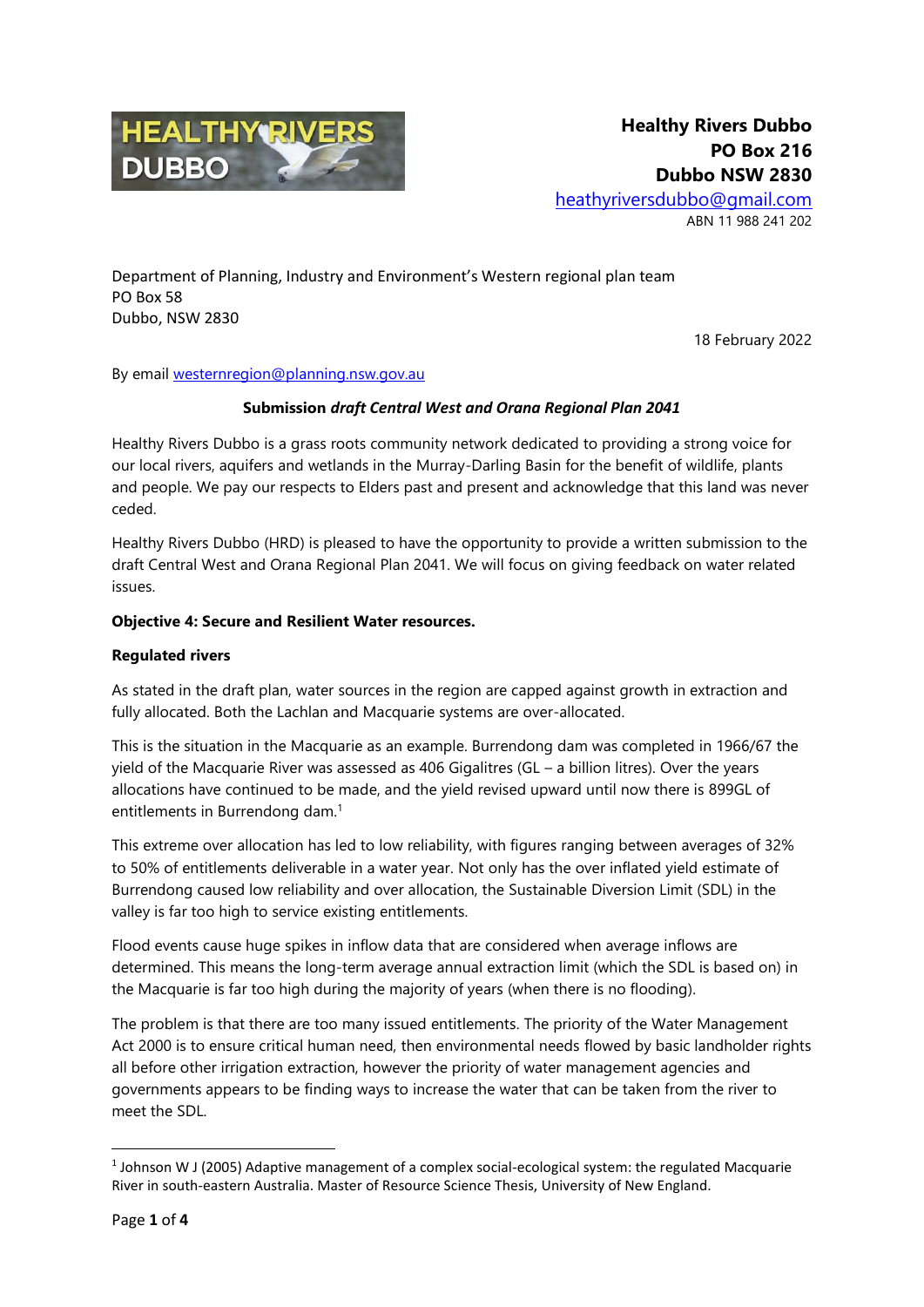This quote from the 2014 NSW State Infrastructure Strategy illustrates the point: Burrendong dam is the largest but small compared to environmental and irrigation demands resulting in low water reliability. High distribution losses due to long rivers and effluent creeks.

## **Draft Regional Water Strategies**

The draft regional water strategies for the Lachlan and the Macquarie-Castlereagh include options to enlarge Wyanga dam on the Lachlan and build a re-regulating storage at Gin Gin on the Macquarie. Both of these projects would have devastating impacts on the health of rivers, wetlands and downstream First Nation communities and water users.

Increased and new water storages would increase the volume of water extracted from the rivers high in the catchment, making less water available downstream. Both projects would severely impact internationally significant wetlands, populations of threatened and endangered native fish and the habitat of migratory birds and waterbirds.

The costs associated with the Wyangala project are enormous, with estimates already over \$2.1 billion dollars. The same volume of water could be saved in the Lachlan if the Jemalong irrigation scheme infrastructure was upgraded, at a fraction of the cost.

The stated purpose of the Macquarie Re-regulating storage project, which has been re-badged as the Macquarie-Wambuul water security scheme, is to increase water availability for general security water users. This increase in water availability would come at the expense of several significant First Nations cultural places, small businesses that support tourism and recreational fishing, graziers, unregulated downstream irrigators and the amenity of towns like Warren and Carinda.

## **Groundwater**

Groundwater sources are under stress in both the Lachlan and Macquarie Valleys. In times of drought, which we know will increase in regularity and severity, reliance on groundwater increases. Between 2017–18 and 2019–20 reliance on groundwater rose from roughly 11% of the state's overall metered water use to 27%.<sup>2</sup>

In the Upper Lachlan Alluvium groundwater levels dropped by up to 24 meters in 2015-2016 compared to 2005-2006. In the Upper Macquarie Alluvium extraction exceeded permitted take by 22.3% in the 2019-2020 water year.

High extraction of groundwater in dry years happens because of generous 'carry over' rules in water sharing plans, which allow account balances to exceed licence volumes by several times.

A significant number of extreme and high risks were identified in the risk assessments for groundwater sources in the Macquarie and Lachlan developed for the draft Water Resource Plans.

There is low compliance among groundwater users, with the Natural Resources Access Regulator finding in August 2021 that about one in ten groundwater users are non-compliant.

## **Wetlands**

The draft plan recognises the importance of the Macquarie Marshes and the Lachlan wetlands, referring to the Ramsar Conventions another international agreements. It is also recognised that the wetlands are threatened by poor water management.

**.** 

<sup>2</sup> NSW State of the Environment 2021 – EPA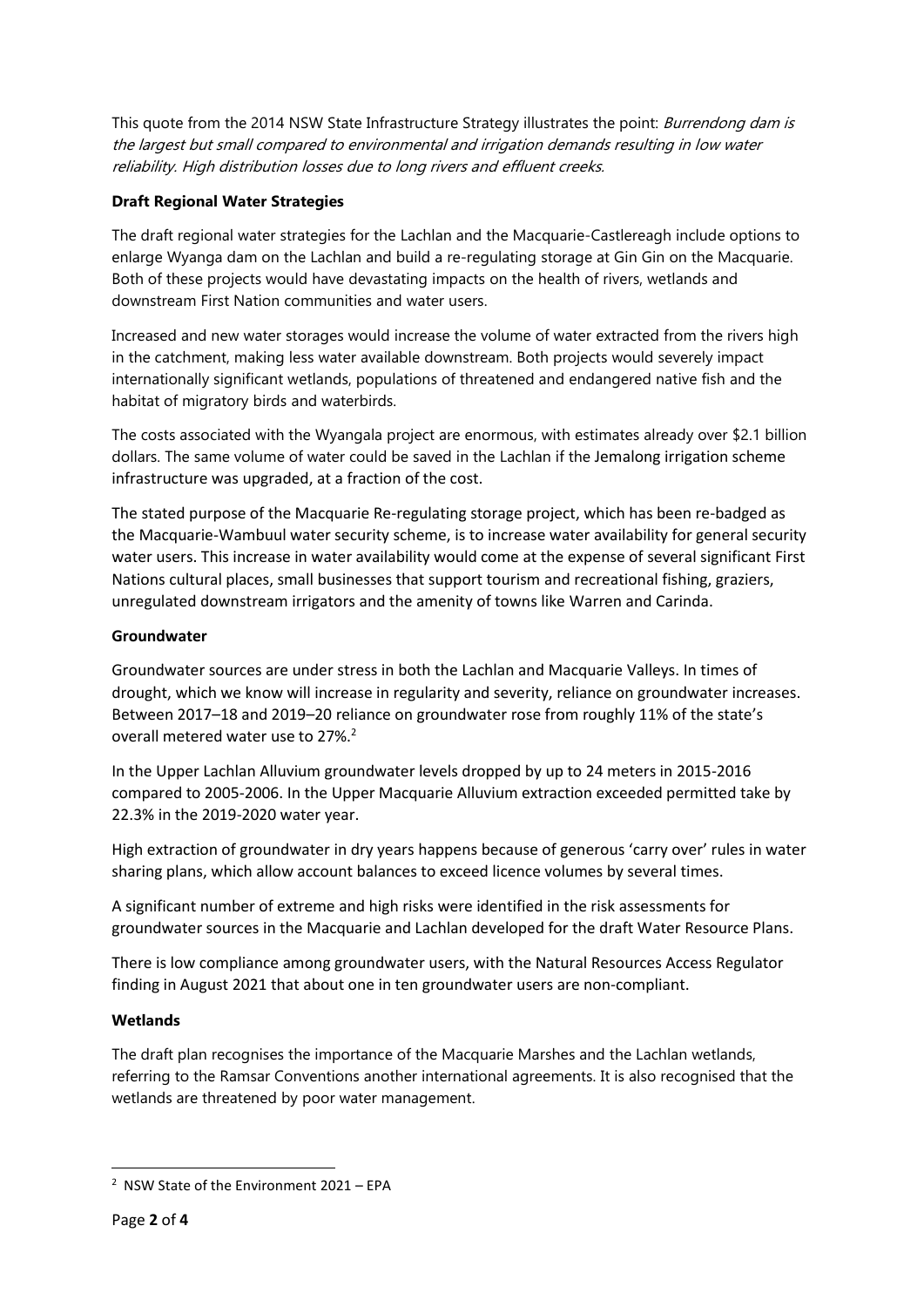It is very important for the future of these wetlands that large water infrastructure projects that reduce natural unregulated flows are not built in these catchments.

### **Floodplain harvesting**

In the Macquarie the practice of floodplain harvesting has been allowed to grow unchecked over the last few decades, despite the cap on growth in water extraction from 1995 levels.

As of November 2021, almost two thirds of the floodplain works in the Macquarie were unapproved had never been assessed for their environmental impact. Of these unapproved works, sixty nine of them were being considered for floodplain harvesting licences. Six of these are works considered 'hot spots' – works that impede critical flows into the Ramsar listed Macquarie Marshes.  $3$ 

The licencing of floodplain harvesting with the rules and volumes proposed by the current NSW Government as of February 2022 will lock in a level of water diversion that will be destructive to downstream First Nations communities, the environment and other water users.

Floodplain harvesting structures impede water finding natural low spots in the environment where groundwater recharge occurs.

# **Strategy 4.1**

Strategic water and land use planning, at the regional and local scale, must consider opportunities to:

- improve the reliability, quality and security of the region's water supply by considering the impact of the following on water security:
	- $\circ$  climate variability and change
	- o planned future growth
	- $\circ$  integrated water cycle management and water sensitive urban design
	- $\circ$  the needs of the natural environment

Healthy Rivers Dubbo agrees that climate change must be included in the way NSW works out the Available Water Determinations every water year. More water must be returned from extractive water users and be left in the rivers to meet the needs of the natural environment.

Improving water quality comes when the health of riparian zones are improved. To take advantage of free ecosystem services provided by river banks growing a mix of indigenous grasses, rushes, reeds, shrubs and trees, environmental land management agreements with riparian landholders (especially in upper catchments) should be made. For example there are grazing guidelines that are followed by the Gwydir Wetlands and Macquarie Marshes grazing industries<sup>4</sup> – these could be extended to all riparian landholders.

Water sensitive design is critical. There are some good examples of water way vegetation work around developments in Dubbo, for example Blueridge Industrial Park.

 Locate, design, construct and manage new developments to minimise impacts on water catchments, including downstream impacts and groundwater resources

**.** 

<sup>&</sup>lt;sup>3</sup> Answers to supplementary questions asked by Mark Buttigieg MLC (ALP) in budget estimates on 5 November [2021. See page 15.](https://www.parliament.nsw.gov.au/lcdocs/other/16468/Answers%20to%20Supplementary%20Questions,%20Water,%20Property%20and%20Housing%20AMENDED.pdf)

<sup>4</sup> http://www.dpi.nsw.gov.au/ data/assets/pdf file/0009/299106/Guidelines-for-grazing-in-the-gwydir[wetlands-and-macquarie-marshes-section-1.pdf](http://www.dpi.nsw.gov.au/__data/assets/pdf_file/0009/299106/Guidelines-for-grazing-in-the-gwydir-wetlands-and-macquarie-marshes-section-1.pdf)